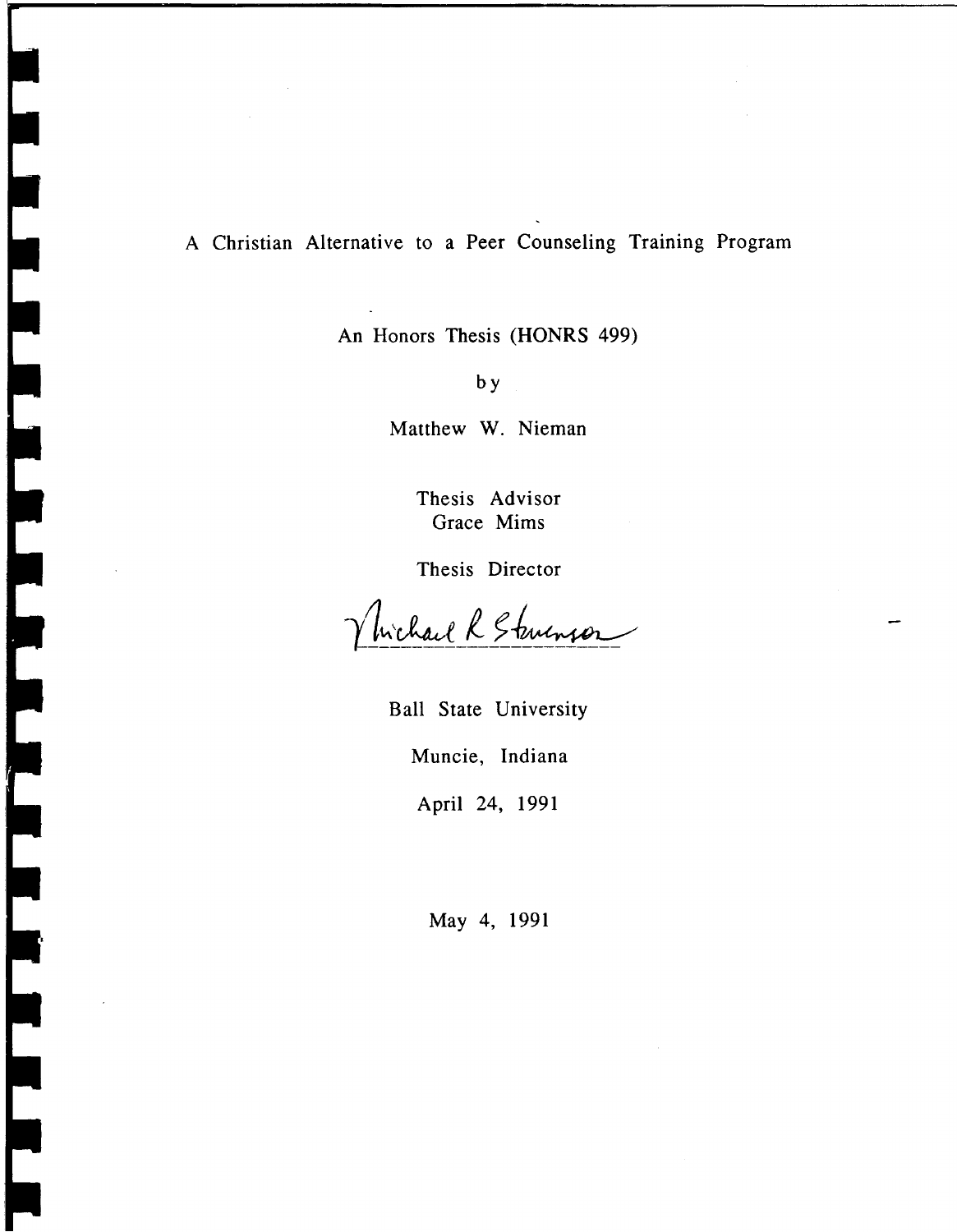"There are those who travel and those who are going ~5~ *I,* nowhere. They are different and yet they are the same. The success has this over his rivals: he knows where he is going." Mark Caine.

 $\gamma_{11}$  . . . . L *U* 

> 公孫方  $\frac{1}{16}$  $\frac{1}{1}$ 97

**THERMAN STREET** 

THE REFERE

 $S_{\rho}G$ 

Finding a path to follow can be a confusing task for a young person. The problems that continuously assail students can easily blow them off the course they have planned. With the aid of counseling, a student, or anyone else, can more easily isolate problems and learned how to overcome and solve them. Just being able to talk about their problems with someone who will not judge them allows the students to realize that they have the ability to solve their own problems. Unfortunately, too often the needed counseling either is not available or is way beyond the student's means. For these reasons, many schools are beginning to create counseling programs which are not only inexpensive (usually free) but that also employ fellow students in order to put the "clients" at ease. It is my belief that such programs do work and will continue to work if implemented correctly. One such peer counseling training program has been established here at Ball State. In order to get a clearer understanding of the effectiveness of such programs, a review of the course is in order. Following the review will be a brief encapsulation of the recent literature dealing with peer counseling. Finally, after a clear understanding of the effectiveness of a peer counseling program has been established, I will offer an outline of a usable version of my idea for a course on peer counseling with a Christian base.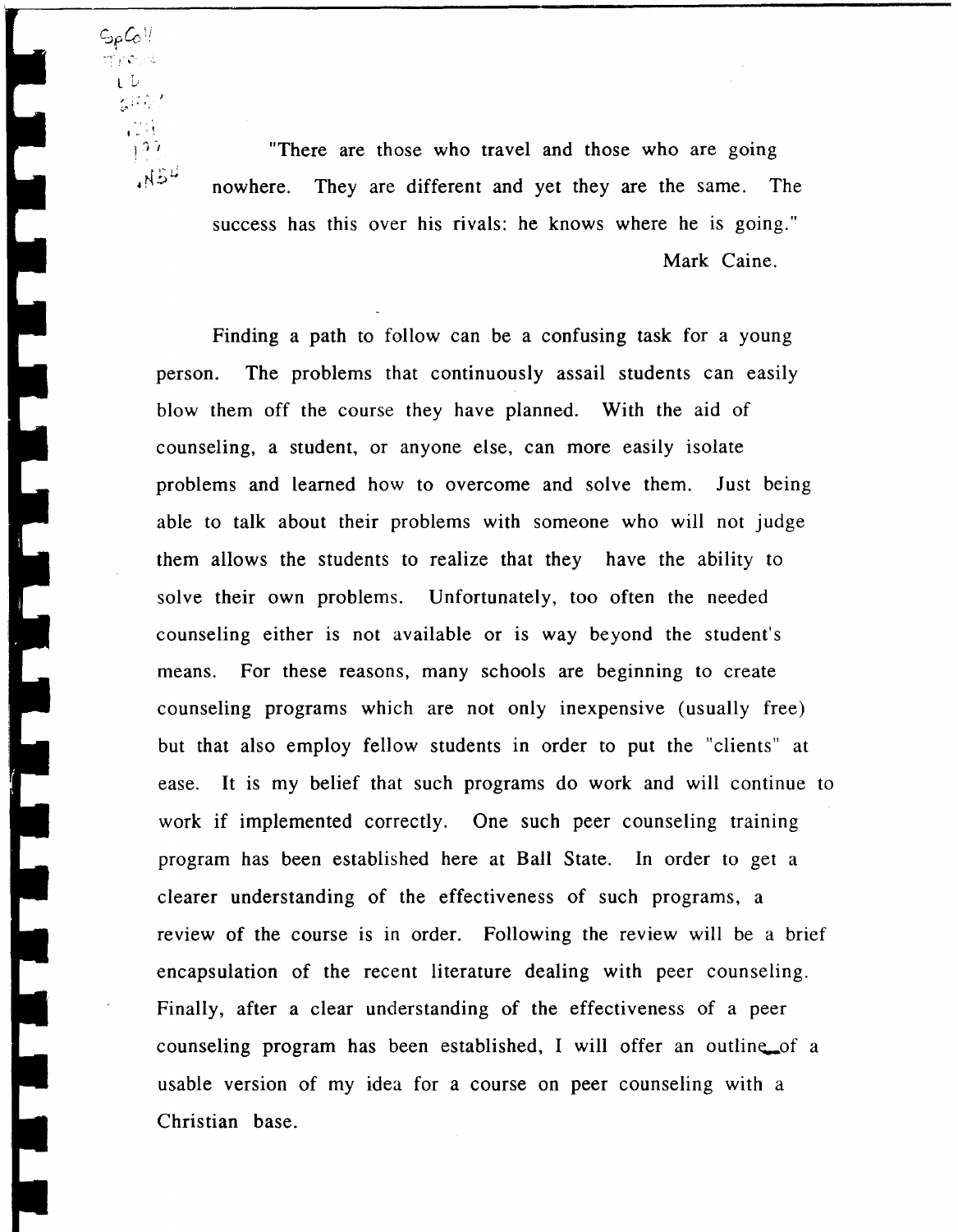"As smooth as . . . sandpaper" was how one of the members of Grace Mims' CPSY 491 class described her first presentation. But even though her first experience at 'presenting before an audience was rough, she was still excited to continue on her way in the peer counseling program put together by Mims. This program, listed in the catalogue as Counseling Psychology 491, was created to form an organization of students to facilitate counseling among other students. By examining the prerequisites of the course and then the structure and content of the class itself, some critical conclusions about the success and failures of the course can be drawn. Thereby, we can decide whether or not the class achieved its purpose.

As an upper-level class, Counseling Psychology 491 has several prerequisites which must be taken in order to be admitted. Classes focusing on topics like interpersonal relations or cross-cultural counseling are among the necessary courses a student must take in order to even be considered for the peer counseling training course. These classes allow the student to have a thorough counseling background from which to work when dealing with peers. Rudimentary counseling techniques such as reflection, or mirroring the client's intentions back in open-ended questions are all a part of the course work of such prerequisite classes. Only with a clear understanding of techniques and styles such as those can an effective training program for counseling peers be established.

The central goals of Counseling Psychology 491 are to establish a faction of the student body who would not only be able to serve as counseling agents for their fellow students, but also give insightful presentations to organizations on a variety of topics. These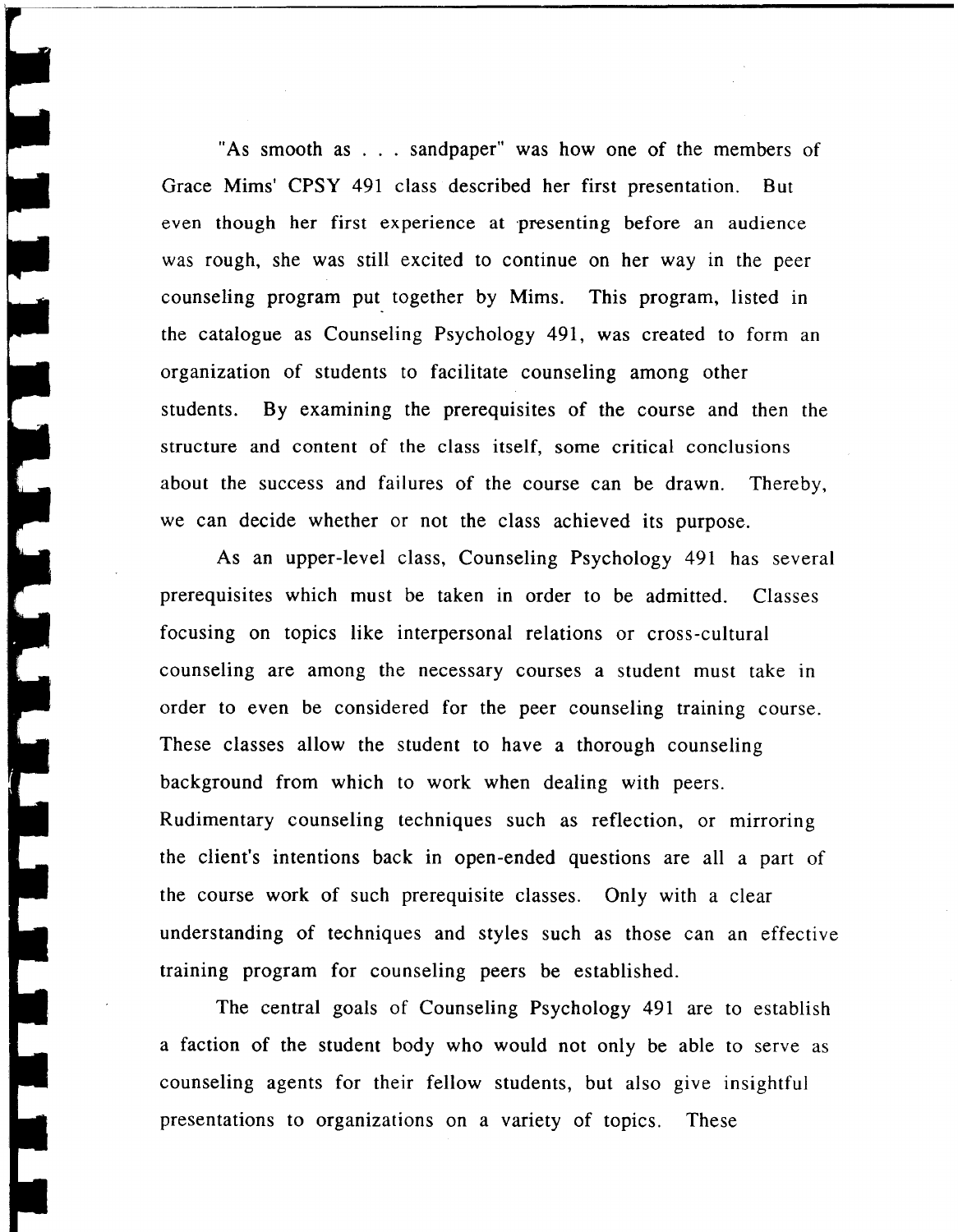presentations were the main reason I first became involved with this class. I belong to an organization called the Student Leadership Development Board. **In** it, we give presentations, called consultant services, which are tailored to the needs of the organization which requested the service. Grace Mims attended one of our meetings in order to request a consultant service dealing with how to give a consultant service. After volunteering to work on this task, I began talking with Grace about the specifics of the class. The class members were beginning to learn how to give presentations which was why my organization was presenting for them. Student Leadership Development Board was able to set up the basic structure on which the students based their presentations.

The first set of presentations were scheduled and I was prepared to evaluate them. The topics ranged from combating apathy to enhancing your own self esteem. The presentations lasted anywhere from ten to thirty minutes and were meant to inspire audiences and listeners into either being able to handle their problems better or to know that there are places to go for help. Being new, and relatively inexperienced at presenting to crowds, the students were fairly poised while speaking. Each set of students showed a clear understanding of the topic with which they were dealing and they really got the other students who were listening involved. By not only speaking "at" their audience, the presenters were able to let the other students know that by actively participating, change can occur. Along with the comfortable presentational style came the helpful topics. Combining the two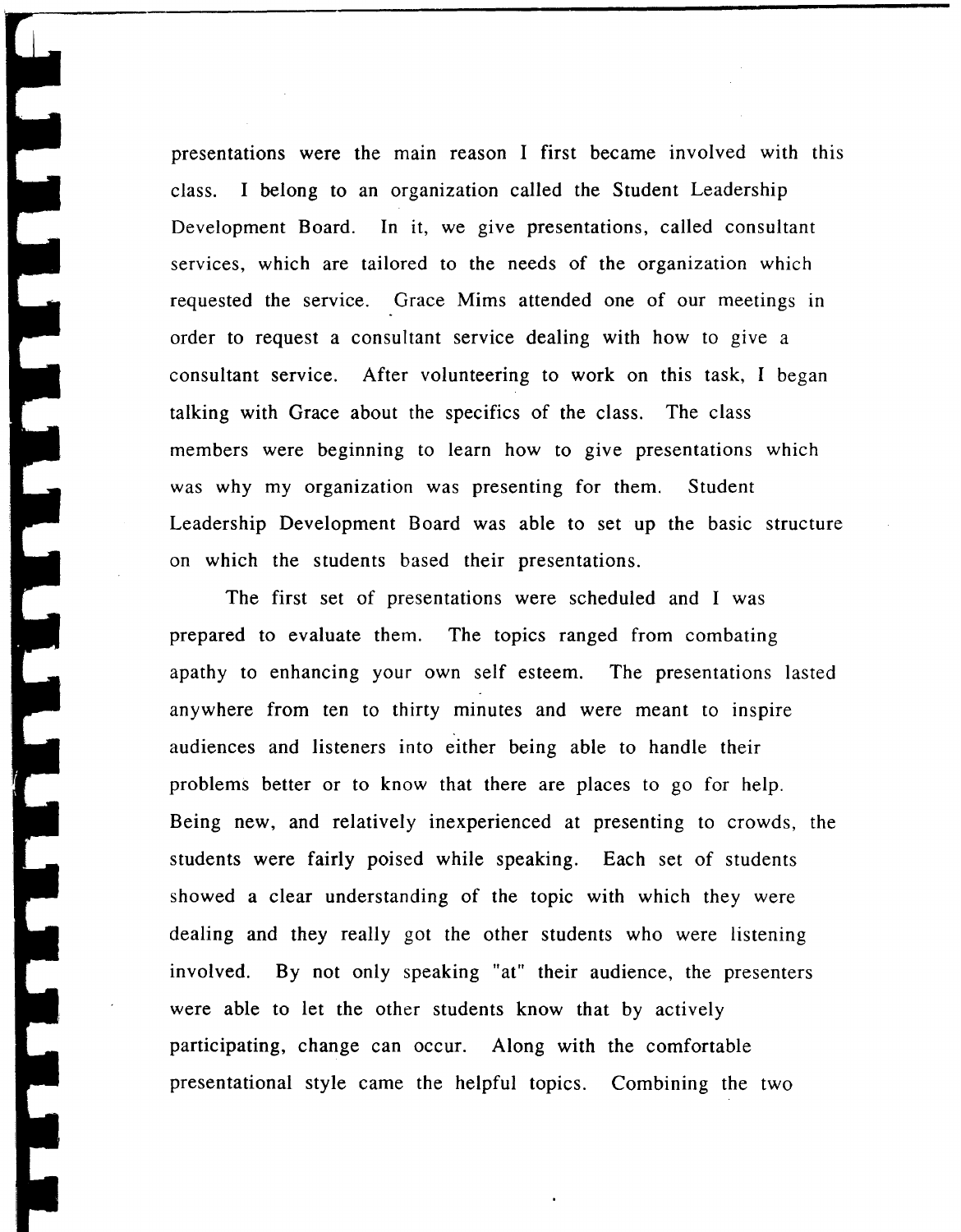provided the class the ability to put audiences at ease, which facilitated learning in a relaxed atmosphere.

The basic structure of the students' presentations was the same for all of them. An icebreaker would introduce the program. An icebreaker can be any sort of activity that gets the audience interested and involved. A typical icebreaker involves an instruction by the speakers, some type of game (e.g. "Red Rover"), and then an explanation about how the activity ties in with the presentation's topic.

Following the icebreaker is the main structure of the service. Similar to a well-structured speech, the presentation has an introduction, body, and conclusion with clear transitions. Effective aids to communicating the intended message include handouts, visual aids, overhead projections, videos, and music. These add variety and help the listener stay interested. By giving handouts, the presenters also allow the audience members to have something physical to take home with them and remind them of the point of the program.

Finally, after the conclusion, the presenters open up for questions and pass out evaluation sheets. Questions can range from the very broad, like how the topic was chosen, to extremely narrow, like whether or not the icebreaker could apply to another topic. The evaluation sheets passed out to the audience cover areas such as organization, apparent preparation, and appropriateness of topic, as well as having a space for additional comments. Upon filling out the evaluations, the papers are collected and the presentation ends.

Subsequent peer counseling presentations were performed for the public to attend. By first presenting their services to their own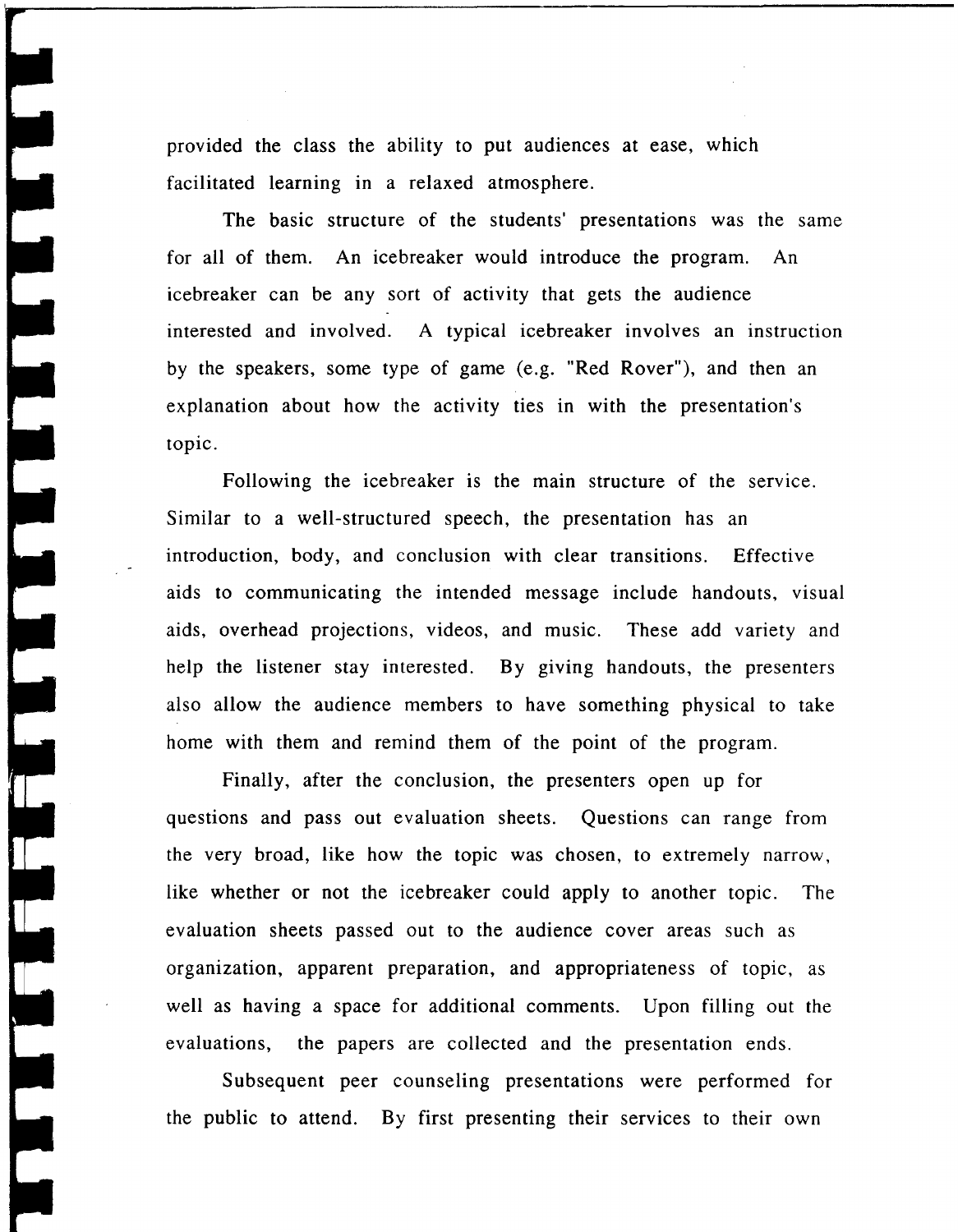class, the students in the peer counseling class were able to become more comfortable speaking in front of a group. Later groups attending the presentations were not as receptive to the presenters as the class members were. The first of those public programs was a bit shaky, with the presenters obviously being nervous. But as the presentation progressed, audience interest grew and the students speaking became more comfortable. The following presentations went well and it was apparent that the speakers were becoming more familiar with the style and manner of speaking necessary for an effective program.

 $\Box$ 

اس<br>د

IT.

The faults of this peer counseling class are few and very difficult to correct. Grace Mims taught the class with the skill and concern of an instructor who had been teaching for years. However, because the subject matter did not have as clearly set goals as it could have, some of the topics covered were a bit ambiguous. This ambiguity was effective in some ways, such as adding to the casual atmosphere of the class and allowing for increased flexibility. Unfortunately, this lack of goals kept the class from knowing specifically where the class was headed and what they personally were to do. But although there were faults with this program, the good points, such as learned organization and improved speaking ability outweighed them. Overall, Grace Mims' training program for peer counselors seems to be a success. The members of the class continue to hone their presentations abilities and will stay on call to give presentations even after the class itself has officially ended.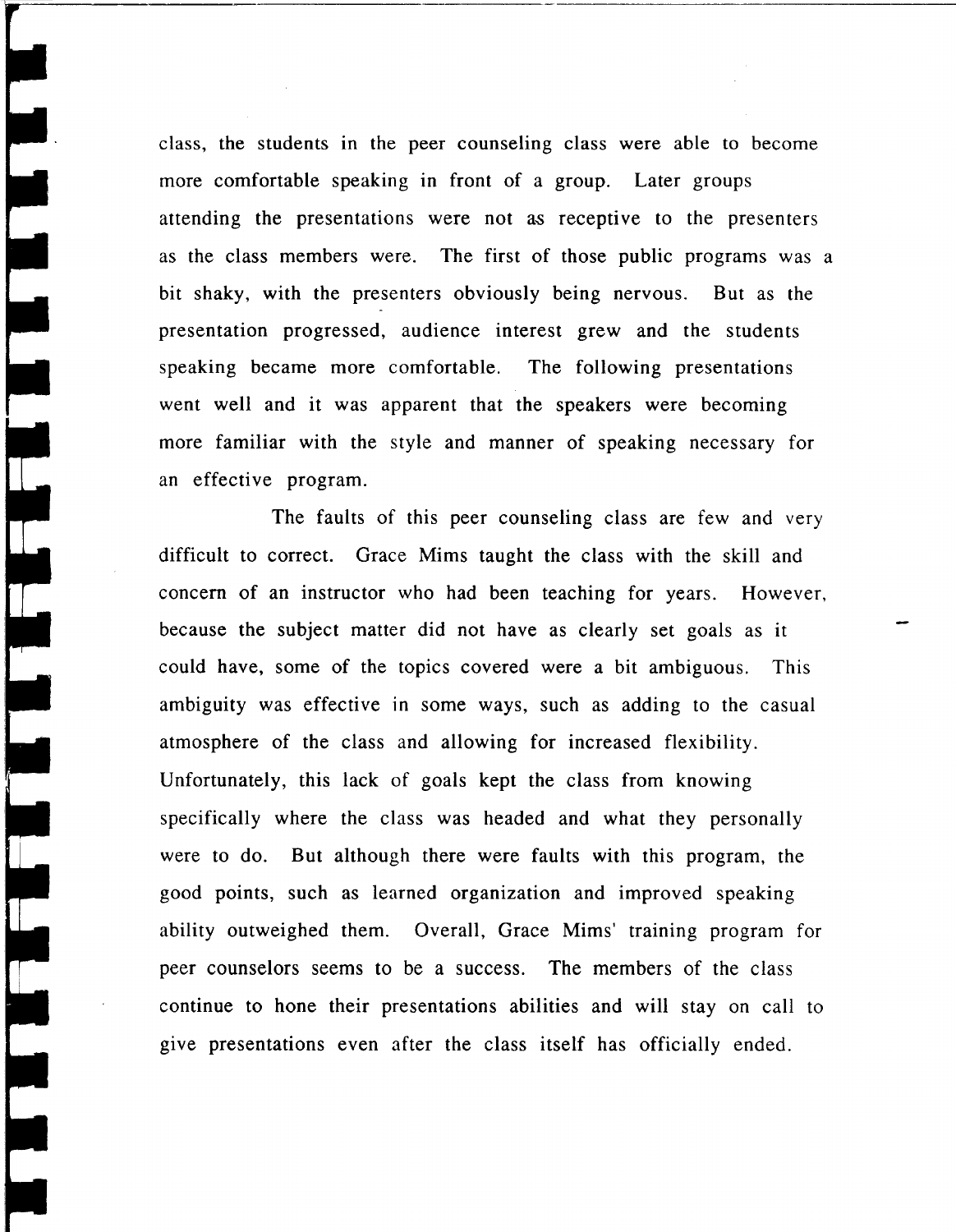Now that a basic understanding of the facets of a typical peer counseling training course has been reached, it is necessary to briefly examine some of the current literature in the field. By reviewing three recent studies in the area of peer counseling, it is evident that training programs specializing in peer counseling are very effective at giving young people the ability to help people of their own age deal with their problems.

Researching in the area of adult peer counseling was Dr. Marc Galanter. An organization which attempts to help former psychiatric patients assimilate into society more easily was asked to nominate several of their clients to serve as peer counselors. This group, known as Recovery, chose 366 clients who agreed to become part of a peer counseling training program. These 366 people first filled out a 216-item multiple-choice questionnaire with questions in the categories of mental health, neurotic distress, social cohesiveness, commitment to Recovery, and psychiatric treatment. Mental health was a section to determine basic well-being. The neurotic distress was to see whether the client was under any undue stress. The social cohesiveness and commitment to Recovery were linked in that these categories both deal with how the person is assimilating into not only society, but also the Recovery program. Finally, the psychiatric treatment section was only to evaluate the level of treatment the clients had received previously.

After filling out the questionnaires, the 366 volunteers were separated into 24 factions with an average of 15 people per group. A group leader was chosen for each section by the counselors of Recovery, to serve as facilitator to change. Each section was also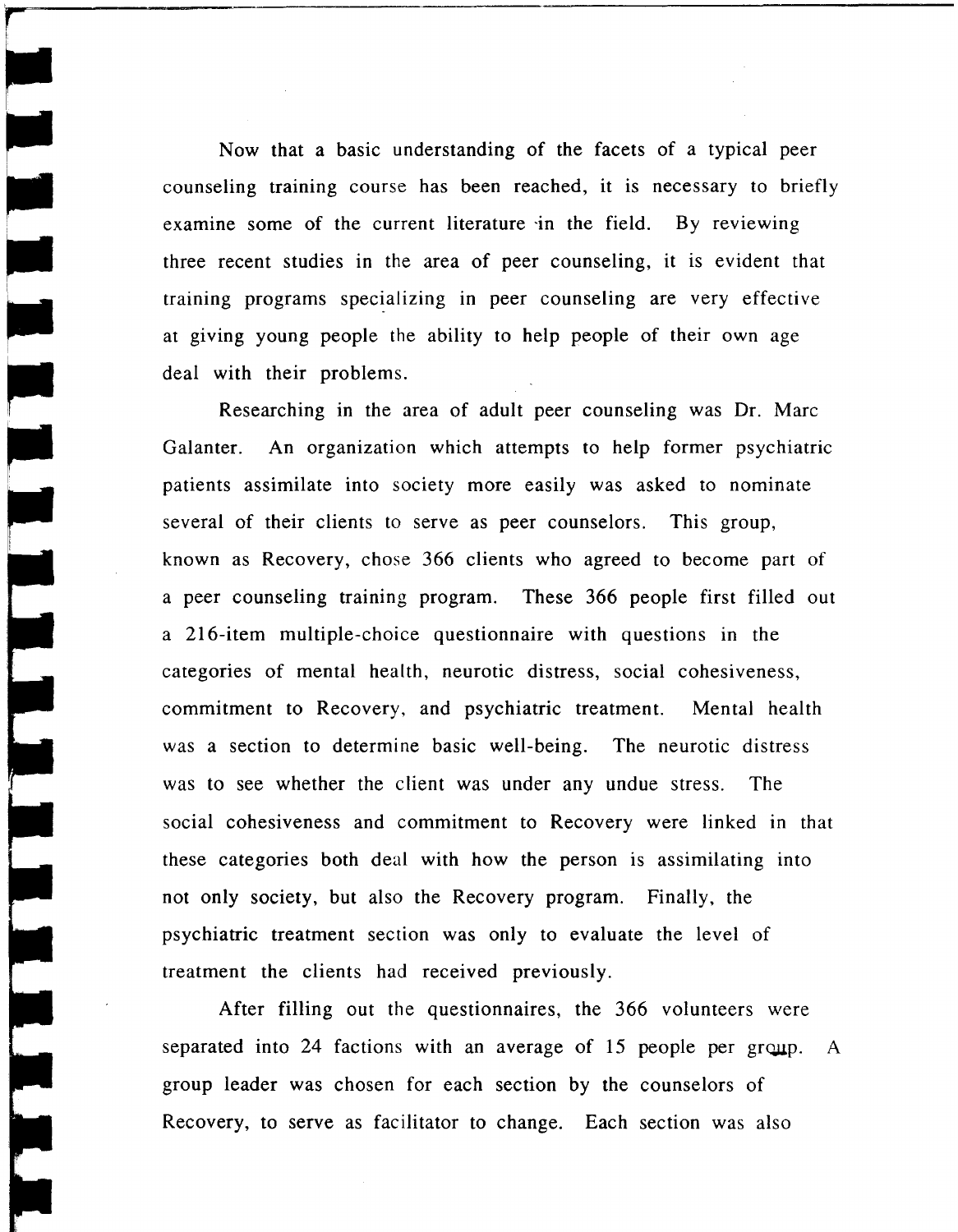over-seen by a registered counselor to ensure healthy development of counseling methods. The chosen group leaders received a weeklong intensive training session to improve their listening skills as well as their rational thought processes. Following these organizational details was a three-month period of counseling in which the volunteers worked through any difficulties they were having dealing with their lifestyles outside of psychiatric care. These issues varied from dealing with finding a parking space to getting over the death of a loved one.

After the three month period, the 216-item questionnaire was again given in order to check for improvements. Significantly higher scores were recorded by nearly all 366 volunteers after the counseling sessions. These scores indicate that the clients had improved their abilities to cope as well as boosted their self esteem. These results show that a peer counseling program unquestionably aids in an adults' ability to cope with life's difficulties. The following two pieces of research both deal with the effects of a peer counseling training course on young people.

The primary goal of the peer counseling program studied by Richard E. Morey and his associates was to address the needs and concerns of high school students. This study addressed four basic aspects of high school peer counseling programs. First, the research sought to define the personal characteristics of a student who would choose to meet with a peer counselor. Then, it wanted to identify the types of problems a student would encounter that would lead to seeking peer counseling. Third, the study attempted to evaluate the students' personal satisfaction from the peer counseling experience.

•<br>•

j

•<br>•

•

-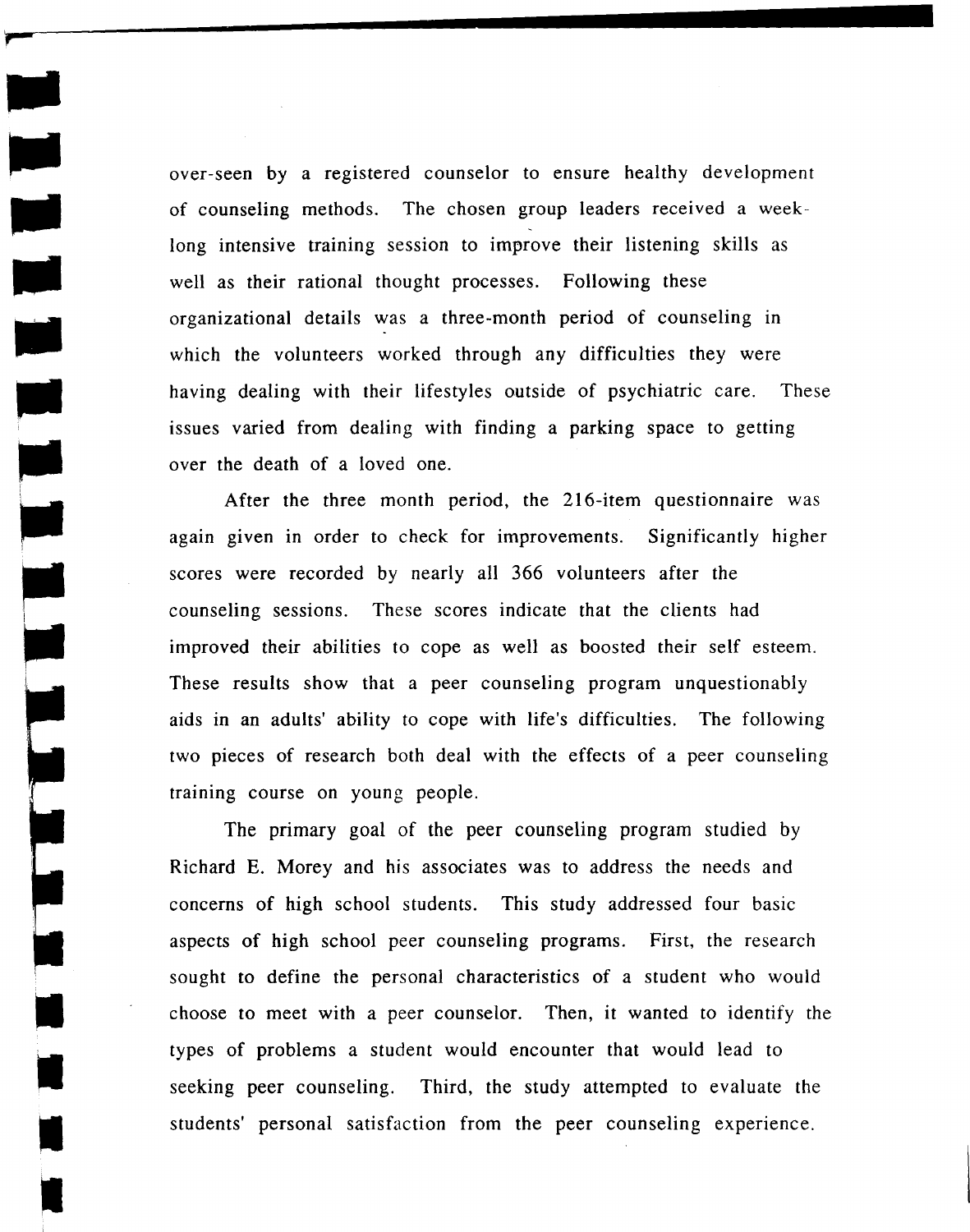Finally, the perceived helpfulness would be evaluated by means of a questionnaire.

س<br>آس

ب<br>ا

Students in grades ten through twelve in the Rocky Mountain region participated by filling out a two-part questionnaire. 893 students turned in the first part of the questionnaires, which measure students concerns about their lives in general. Those students, 126 of them, who had visited a peer counselor previously were instructed to fill out the second part of the questionnaire which measured the students' satisfaction from the peer counseling experience. From these, 126 students, fourteen were then chosen by trained counselors to volunteer for a peer counseling training program and asked to become peer counselors for the 1986-1987 academic year.

Throughout the year, these 14 students met twice a week for one hour in order to receive further training and discussion of present cases. The training consisted of activities and exercises aimed at improving and honing the students' listening skills while at the same time discouraging the students from giving advice. Topics such as sexuality, difficulties with friends or parents, and basic value problems were touched on so that the students would be prepared to help deal with them. Throughout the entirety of the training sessions, however, the adult consultants who helped supervise the group stresses forming supportive and empathetic friendships with the clients, instead of just listening to their problems.

In order to measure whether this year-long project was a success, Morey and his fellow researcher, C. Dean Miller, created the Peer Counseling Consumer Satisfaction Questionnaire (PCCSQ). Until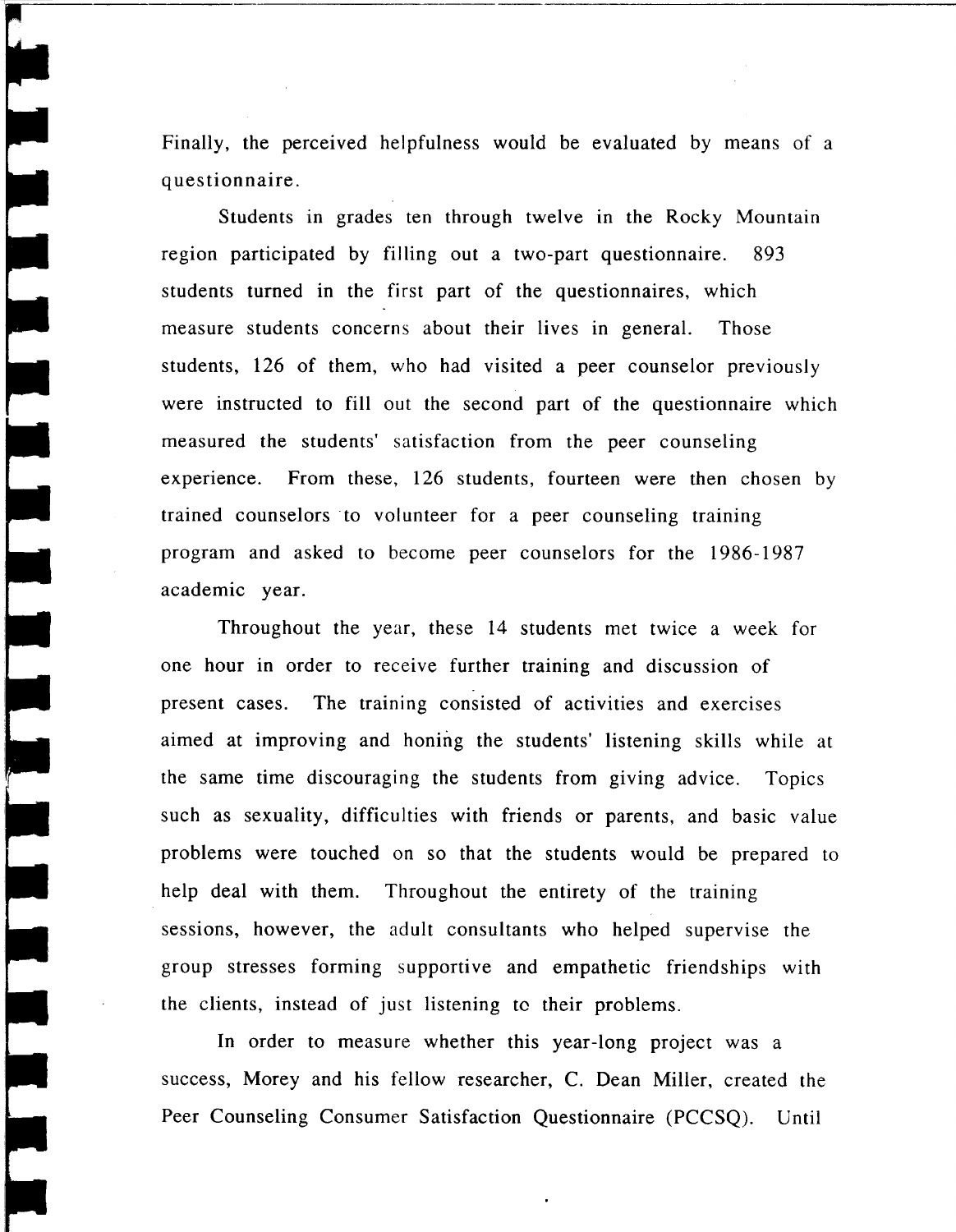this device was created, no tool for evaluating the success of a peer counselor training program was in existence. Consisting of 23 questions, the PCCSQ measures both the students' satisfaction with the program and their ideas about how helpful it was for them and others. The questionnaire was distributed to any student who had attended two or more peer counseling sessions.

The results of the questionnaire showed some predictable outcomes. As expected by the researchers, females were more apt to seek counseling than males. In the first meeting with the counselors, 50% of the students reported that they had shared significant problems that were troubling them. Among these problems were boy/girlfriend problems, grade difficulties, and alcohol or drug- . related problems. The questionnaire measured the students' satisfaction on a number scale from one, being the lowest, to five, being the highest. The average score of students' overall satisfaction gained from the counseling experience was 3.22. Unlike the major difference between the number of males seeking counseling to the number of females, there were no significant differences between the male and female satisfaction ratings. Problems such as substance abuse received the lowest satisfaction ratings, indicating that there were definite weaknesses in the limited time for the training sessions. But the incredibly high ratings in areas dealing with family and school problems showed significant improvement in coping skills which cannot be ignored.

Taking a more long term approach to studying peer counseling was a study done by David A. deRosenroll and Cal Dey. Their threeyear program started off by identifying the counselor's impact on a

~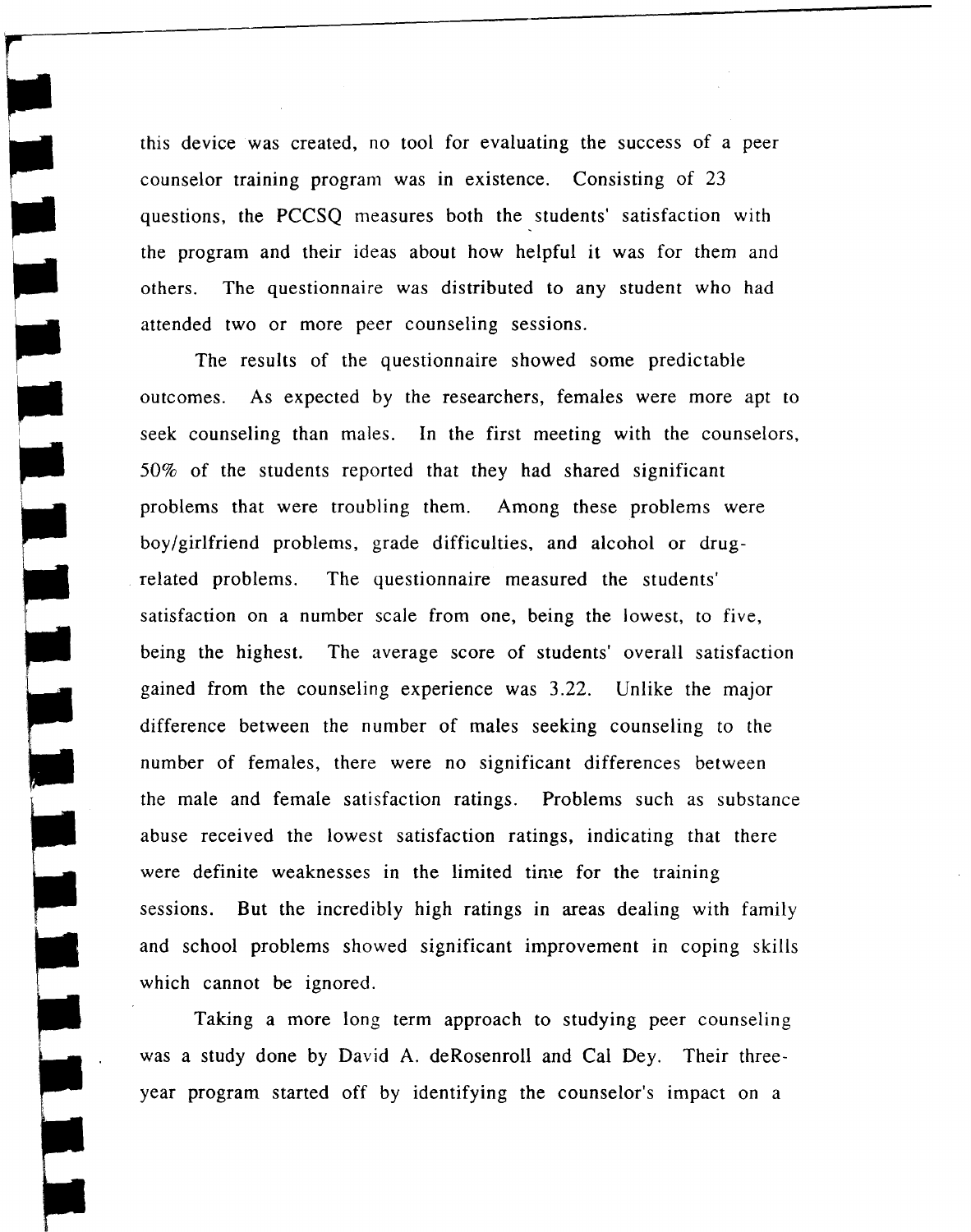school. By first exposing the three major ways a counselor affects a school, the researchers are setting up their study; a study which again proves the effectiveness of a peer counseling program.

The three intervention techniques listed by deRosenroll and Dey show the important ways which peer counselors help the regular professional counselors do their jobs. The three most obvious ways in which the peer counselors affect the school include the ability to help resolve minor problems before they become major ones. Next, the peer counselors can provide support and friendship in order to help the client make it through the day. Finally, peer counselors are available to help those who have already been through a severe crisis. **In** order to better study those three areas, deRosenroll and Dey set up a three-year long study that introduced peer counselors into high schools.

A three-part process was set up to train prospective counselors. However, instead of limiting this program to merely one school, the researchers set up a centralized training base to enable students from all around the Greater Victoria School District to be involved. This three-part training procedure would remain constant so that everyone involved would have the same sort of preparation.

First, there would be a pretraining session, which weeded out any students who proved to be unprepared for the responsibility. The pretraining would also set up a stable basis of knowledge each peer counselor needed to know. Pretraining sessions lasted for two weeks. Following the pretraining was the training mode. Each one of these sessions, lasting anywhere from 30 minutes to an hour, would stress different issues and counseling skills. These sessions would be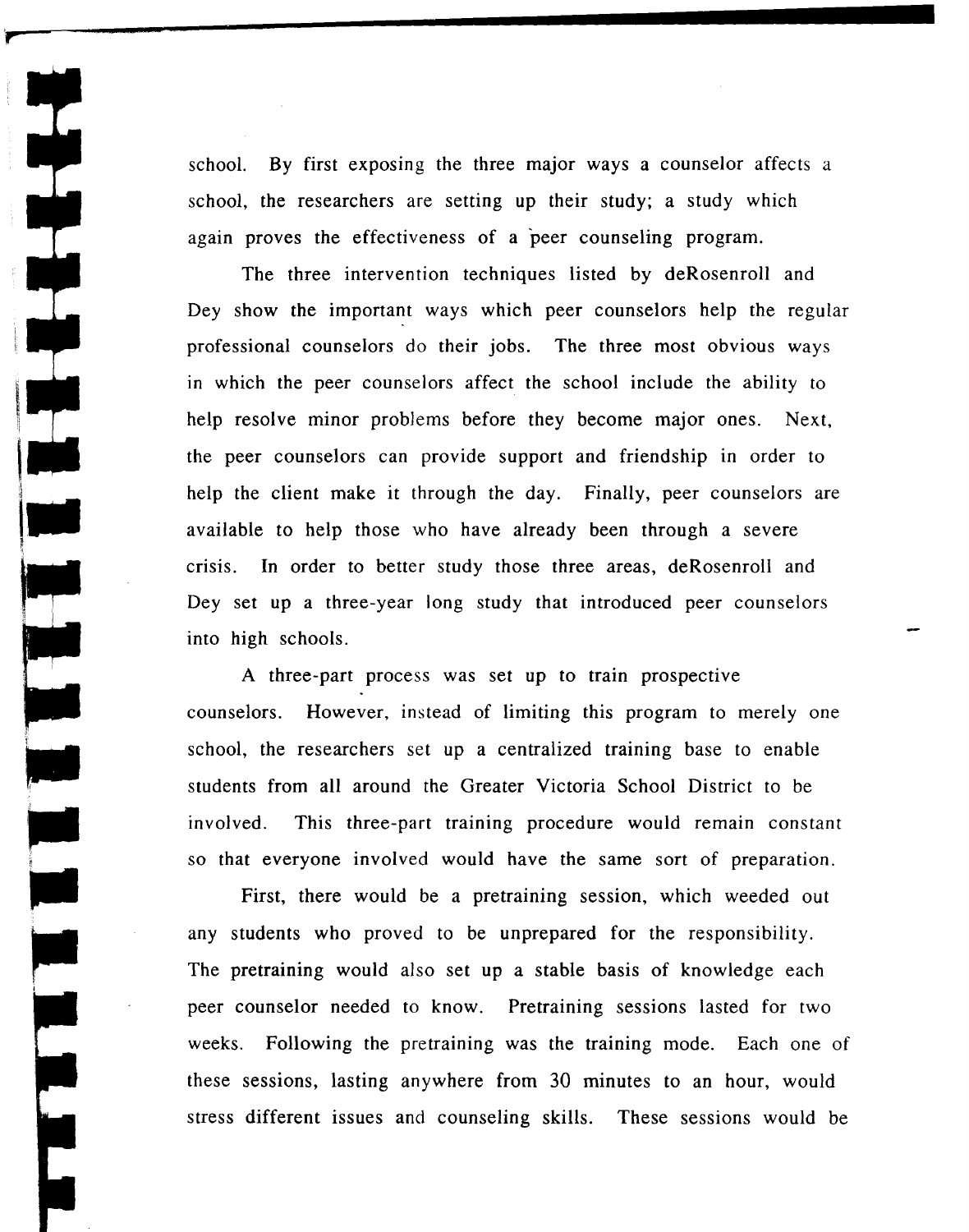held at each prospective school every day. Finally, there would be the post-training sessions. These final meetings included activities designed to sharpen and heighten the students' abilities as well as being times when the counselor could ask questions if they were having trouble.

 $\frac{1}{2}$ 

Since this program had a centralized base, more schools had opportunities to take advantage of what it had to offer. The first year this was implemented, only three schools and 28 students were involved. Split up into two groups, the 28 students were to spend their last few weeks of summer vacation training to be peer counselors. They were trained in areas such as drugs, depression, suicide, and family concerns. At the end of the training, the 28 students returned to their prospective schools and prepared themselves for the 1985 -1986 school year. Unfortunately, the response wasn't as favorable as expected. Only approximately fifteen students sought out the peer counselors during that school year.

The next year, though, 88 students from eight schools decided to participate in the centralized program. Improvements to the training program were implemented, so even more of a broad base of issues was covered. Also added to the sessions this year were programs to inspire recruitment of new members and sessions to ensure adequate follow-up programs in order to keep each individual school's peer counselor going even after the three year research was finished.<br>With the coming of the third year, some other changes were

created. Now, the former peer counseling students were acting as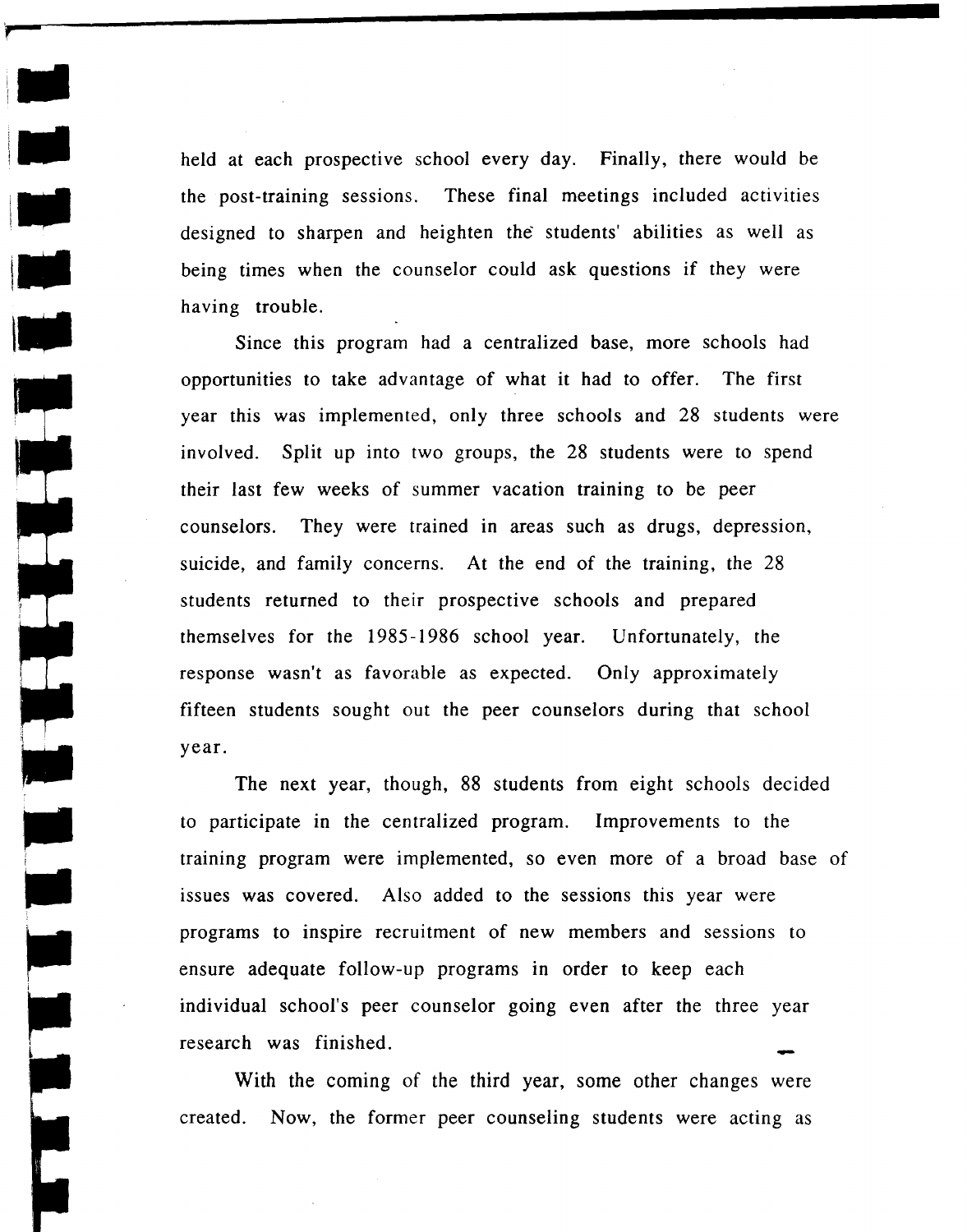trainers and assistant trainers. In this way, the new students interested in the program could directly see the training they would receive in action. 150 students from twelve schools appeared for the 1987 -1988 school year, so these extra trainers and assistant trainers were necessary. This year, not only did the number of students seeking help multiply, but the program offered what was called "a peer counseling theatre" in which people would present to an audience a situation and how to deal with the situation. The program also opened up a conference, free to the public, so that even people who had not been through the training procedure could learn how to deal with problems which may arise with themselves or others around them.

The findings of this study prove something a bit different than before. This research shows that centralized training is very beneficial in reaching a multitude of young people. But through the other two studies, it can clearly be seen that by setting up individual school peer counseling programs, the students of each school can be sufficiently helped. However, how early do you start the training?

This research tends to emphasize a structured training program starting at the high school level or above. In my opinion, a peer counseling training program should start earlier so that the skills may be implemented upon the transition between junior and senior high school. Using a study done by Ron Garman, Don Martin, and Maggie Martin as a structure resource, I have decided to put together my own peer counseling training program as a plan to start the training in the seventh grade. My plan would differ from others in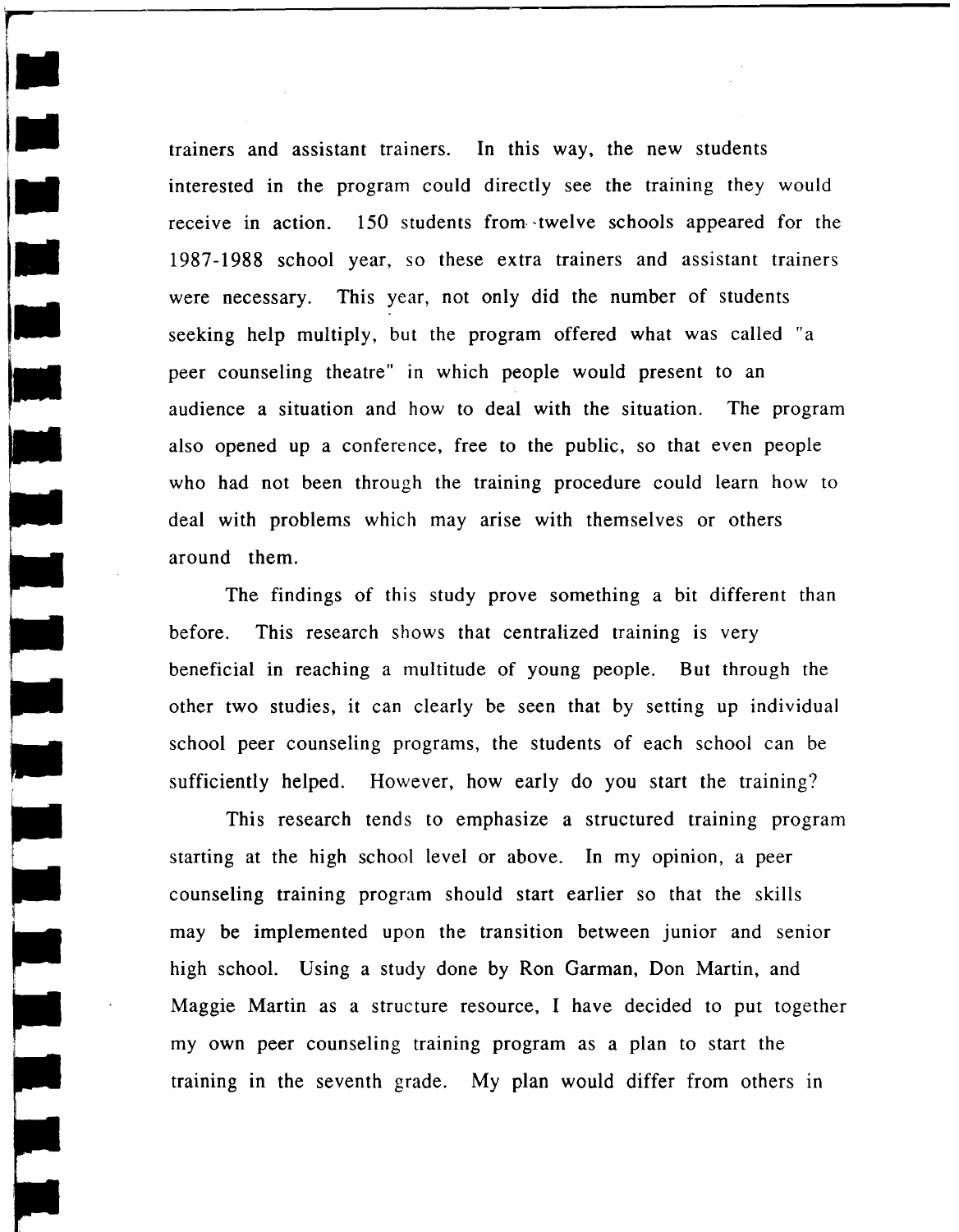Ę 

that it would have a significant Christian backing as a basis for some of the counseling.

 $\sim 10$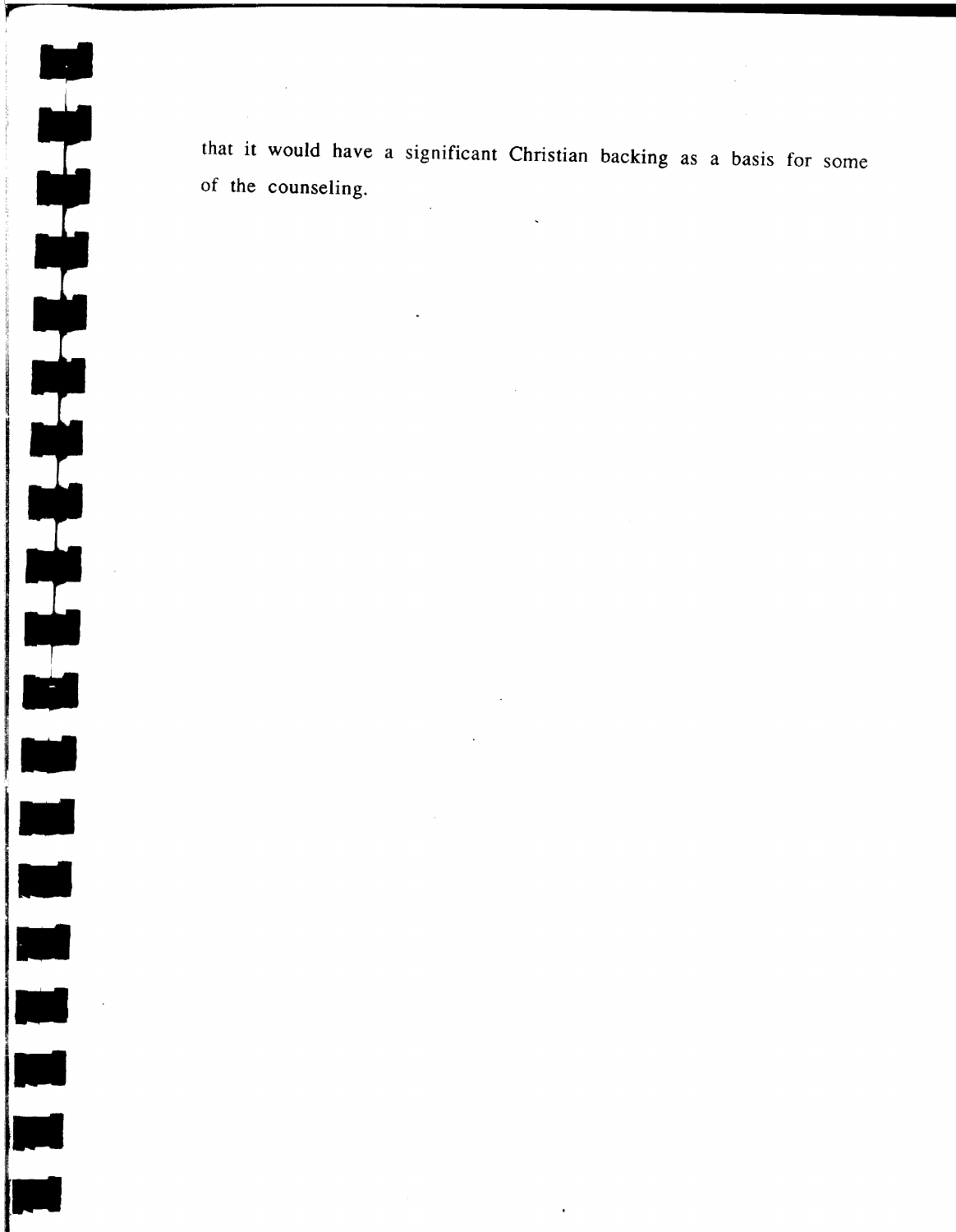## Peer Advising Cooperative Team P.A.C.T.

Objective:

.. ,.....

Educating students and allowing them the opportunity to realize the amount of impact they can have on other students is the main objective of the peer counseling training program. By participating in this program, students would have a few goals already set out for them:

- 1. Assist cooperative orientation of any new students
- 2. Create lasting friendships which involved listening, accepting, and sharing instead of just giving advice.
- 3. Emphasize students' capabilities to solve those everyday problems through Christ.
- 4. Stand as a role model of leadership, optimism, and fellowship.

Each student would be able to learn, in-depth, about each of these areas in a variety of ways. Not only would this training program allow students to help other students, but it would also promote students helping themselves through Christian faith.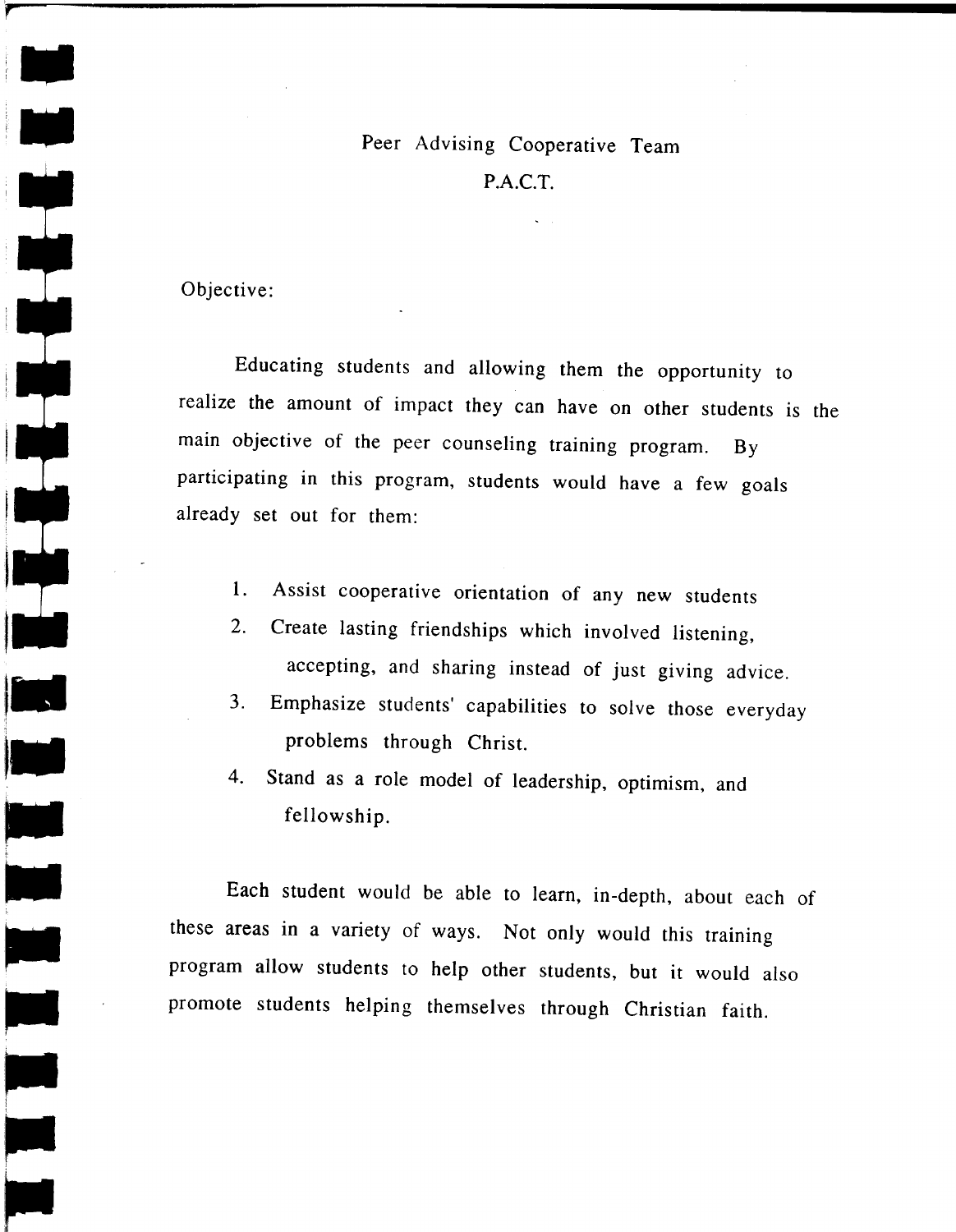## Promoting PACT:

**r** 

•

Like any other school organization, the Peer Advising Coordinating Team (PACT) would have a series of promotional campaigns to increase students' interest and participation. The normal modes of advertisement, such as posters, booklets, and leaflets, would be distributed among elementary schools in the test city (Seymour, IN). Information such as the name of the organization, the goals, the first meeting times, and contact persons would be listed on these advertisements. Along with that information would be the insight that PACT would be a Christianbased program and that participation would be only on a voluntary basis.

A presentation, including all the specifics and some short exercises, would be given to the sixth graders of each of the participating schools. Those individual sessions would be held each day, for one hour, spanning over a five-day period, including all of the schools willing to participate. These presentations would be given two weeks prior to the sign-up date for the peer counseling program and would serve each school independently, stressing the importance of a centralized training base.

As well as the advertisements and the presentations, the sixth grade teachers for each school would be informed about the program so that not only would they be able to promote PACT, but they would also be able to answer any questions that the children or their parents would have.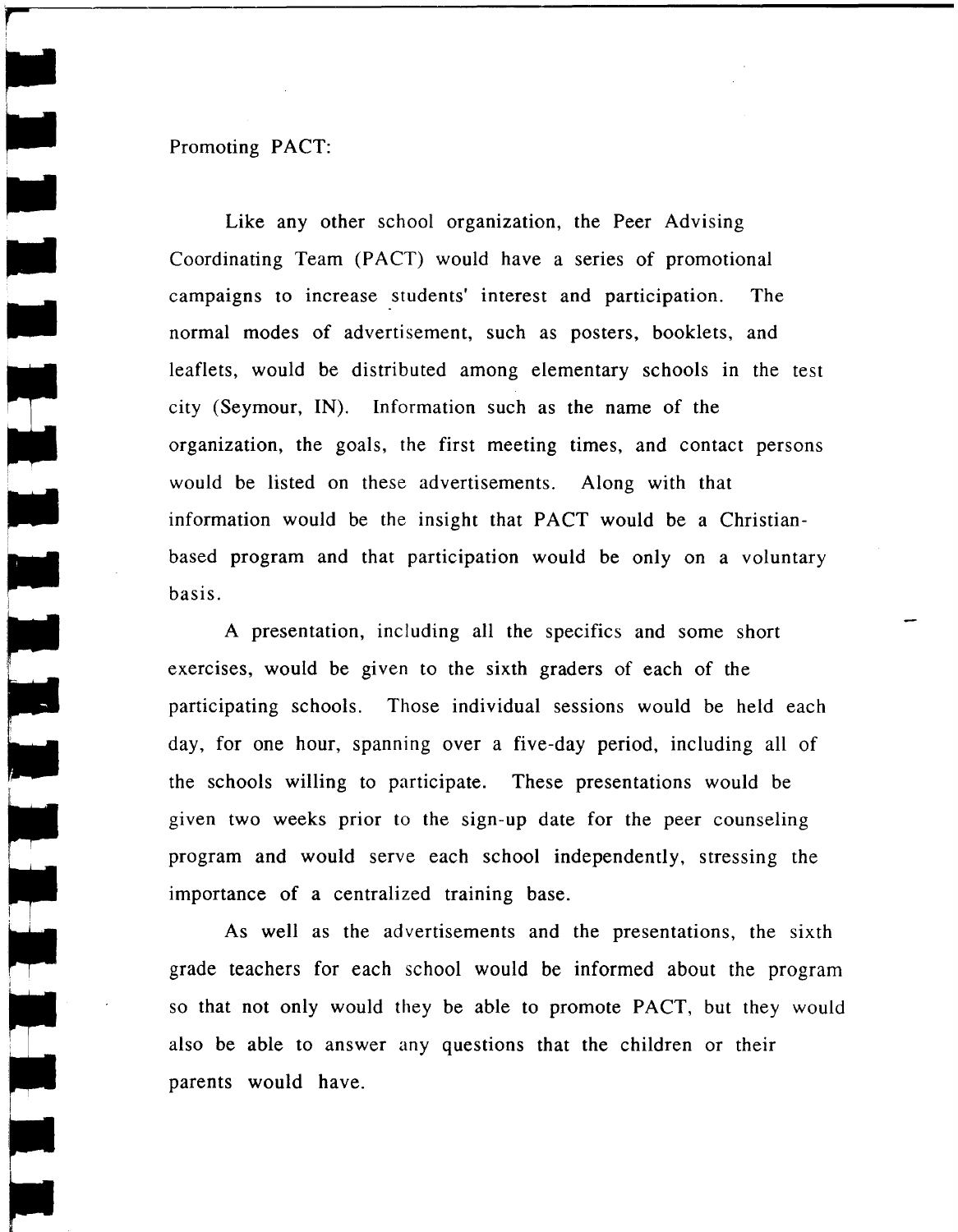Selection of PACT Members:

Students in the sixth grade whe sign up and show interest in the peer counseling training program would be asked to fill out a questionnaire with questions such as "Why would you like to become a member of PACT?" Additional information would include such items as interest, hobbies and religious background, as well as their parent's signature of consent. Other than the questionnaire, the students would need to go through brief interviews in which the children would be asked their feelings about what they wanted to get out of the program, what they could give back to PACT, and how they feel about their own Christianity. Prior to the interviews, the teachers of the interested students would be asked to evaluate the abilities and potential of each student. The children's parents would be interviewed as well to find out any additional information.

Only ten students would be selected due to the small number of community schools in the test area. Any more than ten students and the group would become too large to adequately control. One week after the interviews, the students would have letters sent to their parents informing them of whom was chosen to be PACT counselors. The parents would be asked to address any concerns with the program to me or the pastors in charge of the training procedure. As well as the pastors (volunteering from Immanuel Lutheran Church), three graduate assistants studying Christian counseling (from any Christian university) would be aiding  $PACT$  by acting as supervisors or observers.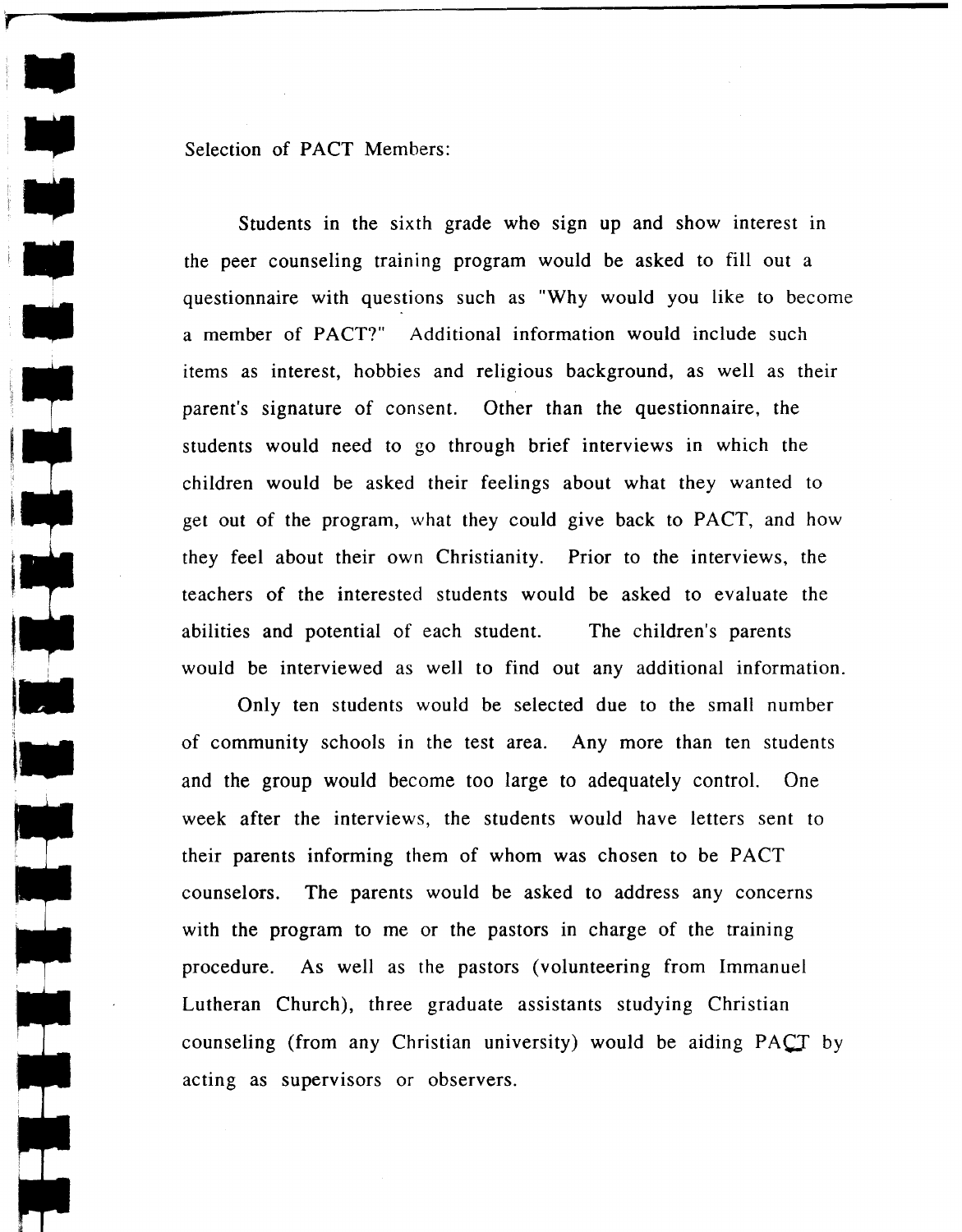Training for PACT Members:

**r <sup>&</sup>gt;**

I

l

...

The pastors and graduate assistants would work together during the two weeks of training to encourage discussion and participation during the sessions. Using the text Equipped to Care (Rowley 1990), the pastors and graduate assistants would use a mixture of exercises, discussions, and role playing. The main theme of all of these facets of the training would be to insure that these students, even though they are young, would be able to handle the responsibility of listening to their peers.

The first session would include an icebreaker to allow the students to get to know one another as well as getting to know themselves. Following the icebreaker would be a complete explanation of the goals and purposes of PACT. The two weeks of training would include ten sessions of one hour apiece to be completed after school. Each of these will include instructions on such topics as listening, empathy, non-verbal communication, and scripture. After each instruction period would come an exercise or role play to show the students how to directly apply the skills they learned that day. Then, after the two weeks of training are over, there would be a full day of intensive training and workshops held on Saturday. Each of the areas covered in the one-hour training sessions would be put into practice at this full day of training.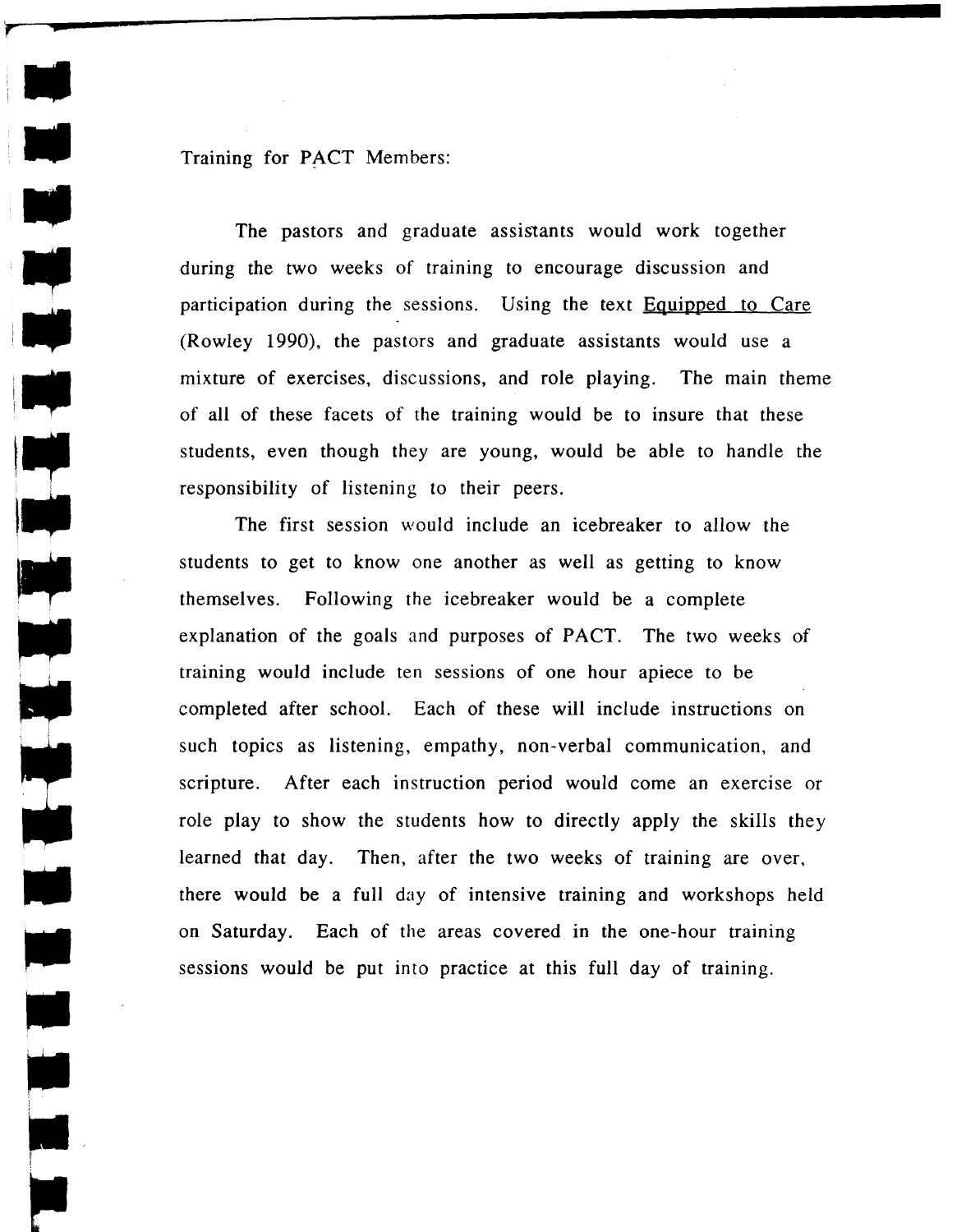PACT In Action:

 $\begin{bmatrix} 1 \\ 1 \end{bmatrix}$ 

**CHANGE** 

Similar to other programs, PACT would act within each individual school as a way for the students to deal with their problems. Volunteering their time, the ten students would not only have set hours for talking, they would also be available at any time to help another student deal with a problem. The students would not develop "working" relationships with their peers; they would develop honest and open friendships in which active self-disclosure would take place.

*The promoting* of *PACT would* be *similar* to *the* way it was promoted to get volunteers. However, this promotional campaign would differ in the fact that now it would be targeted toward the area of students in need of help. No real funding would be necessary other than the cost of the materials used for publicity.

This program would be able to serve the entire test area as the sixth graders would be advancing into the seventh grade, which, in the test area, is centralized at the Seymour Middle School. The Christian backing to this program would build a religious support system through which the students seeking help would be able to go to whenever they needed it, even if the original peer counselor is unavailable. Since the Christian aspect of PACT is mentioned in all of the promotional material. the volunteers would know they would need faith to be a member.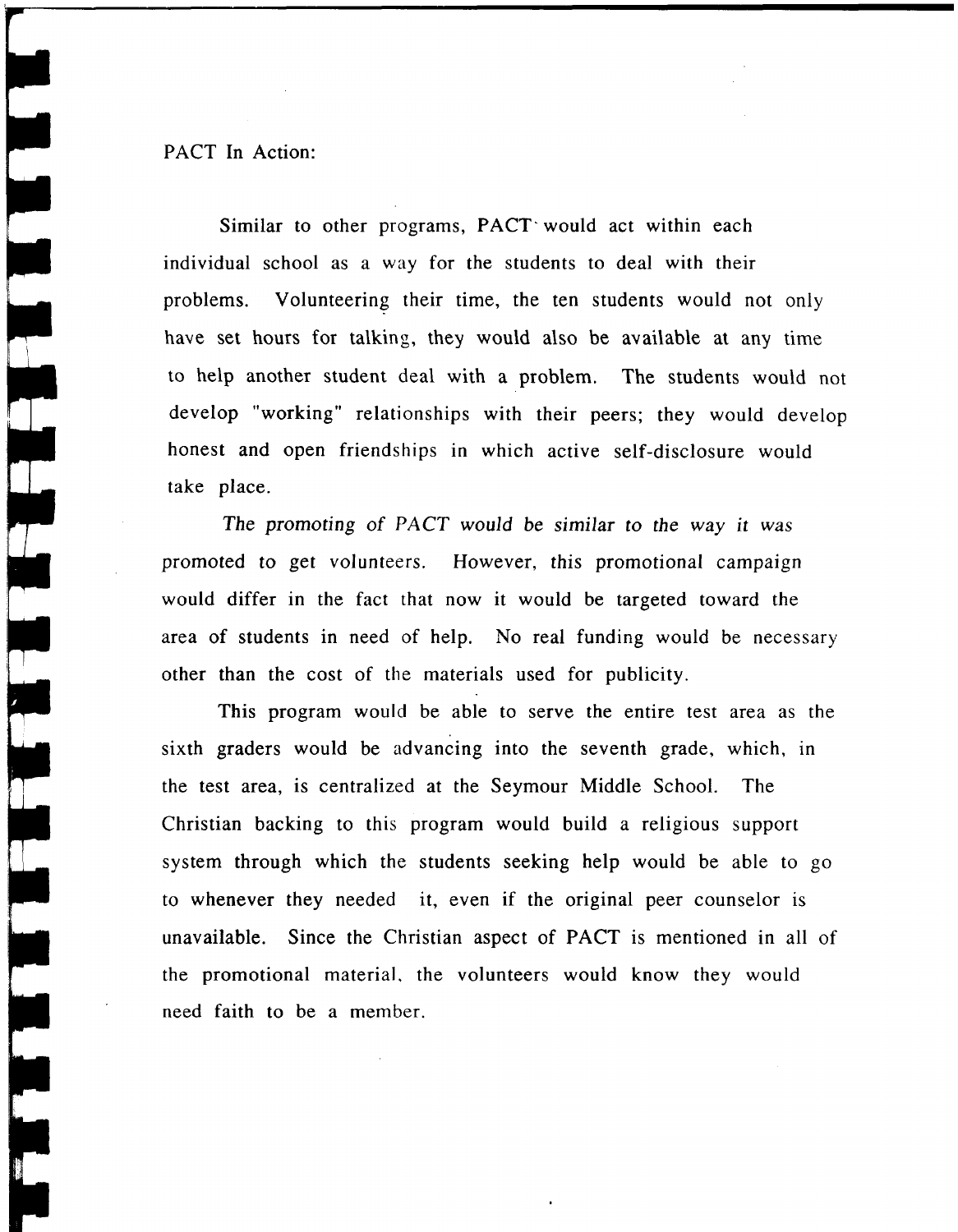The problems which continuously assault our youth are growmg day after day. The children seem to be getting younger and younger when they are forced to deal with the very real problems of life. Children need to be shown that there are ways to deal with these problems which are not self-destructive. A peer counseling training program is one of the ways which has been proven to be effective.

<u>, так и с</u>

By *evaluating* a peer *counseling training program available at Ball State University,* I *have found they are very effective at what their* intended *goals* seem to be. However, after examining recent research in the area, I have also found that a training program which starts in college may not be as effective as one which starts earlier. Based upon the research, I developed my own plan, called PACT, which would start this training in the sixth grade so that when put *into action, the skills the students learn can* be *implemented upon*  the transition from elementary to *middle school* as well as from middle school to high school. In my opinion, early training for a program such as PACT is the only effective way to training peer counselors. Programs like PACT hopefully will be developed and put to use soon. Our children are depending upon it.